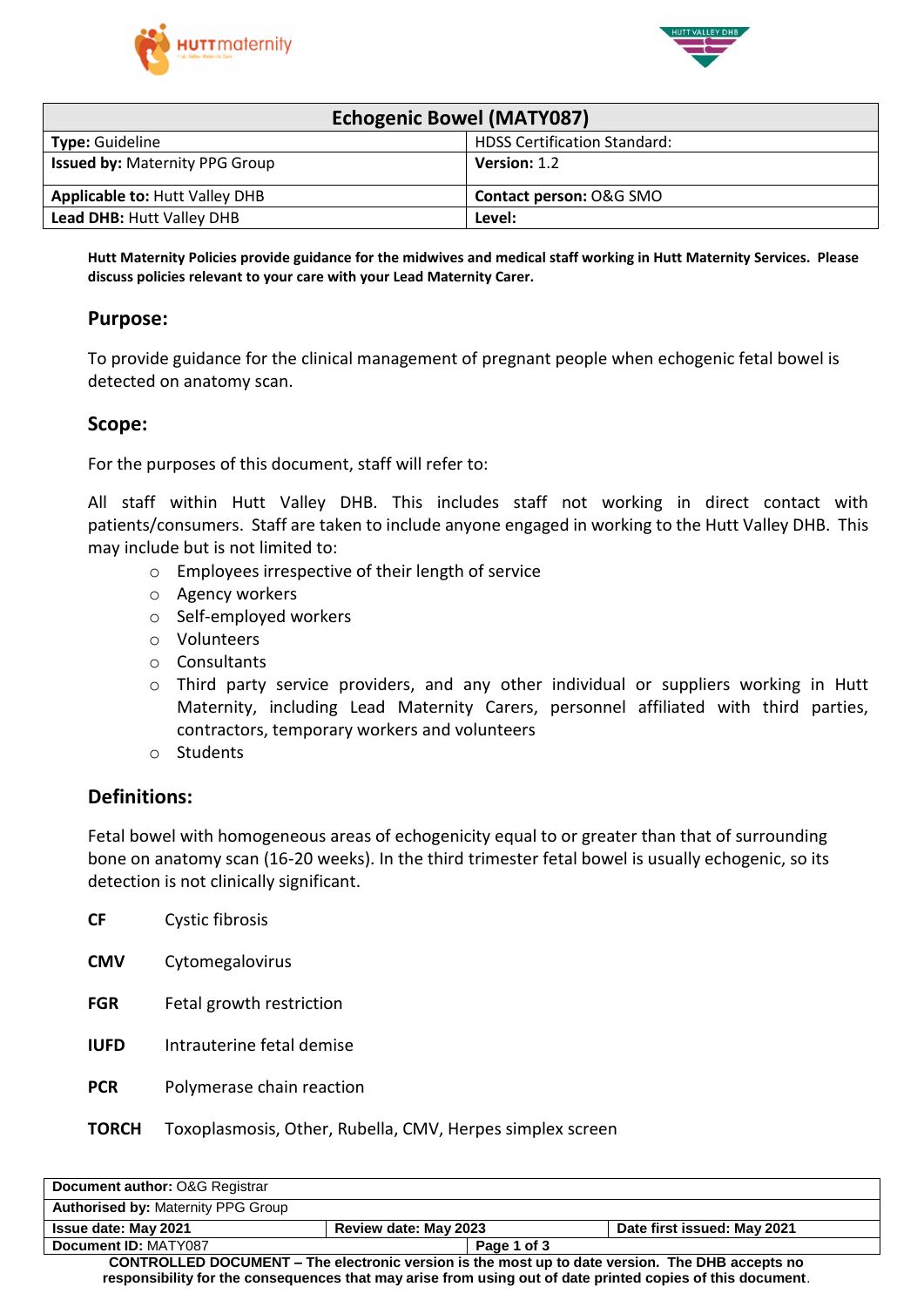



# **Causes**

- Normal variant (resolves without sequelae)
- Up to 35% may have underlying pathology (many cases not an isolated finding)
	- **o** Chromosomal abnormality (most commonly trisomy 21)
	- **o** Cystic fibrosis (2-3%)
	- **o** Fetus swallowing intra-amniotic blood
	- **o** Congenital bowel malformations (e.g. atresia, perforation, meconium peritonitis, Hirschsprung's disease)
		- o FGR (due to mesenteric ischaemic, poor prognosis)
		- o Fetal infections (CMV, Toxoplasmosis)
		- o Other: fetal alcohol syndrome, alpha thalassaemia

### **Management**

### **History**

- Bleeding, trauma
- Recent infection, travel, alcohol
- Past obstetric history and any anomalies
- Family history of cystic fibrosis, aneuploidy, syndromes
- *A priori* risk (calculated risk) for aneuploidy (i.e. 5.5 x for Trisomy 21)

### **Investigation**

- MFM consultation and tertiary anatomy scan may be recommended [\(MFM Referral\)](https://www.ccdhb.org.nz/working-with-us/nursing-and-midwifery/midwifery-careers-at-ccdhb/forms-and-guides-for-lmc-midwives/maternal-fetal-medicine-referral-form.pdf)
- Maternal blood: TORCH screen, cystic fibrosis (CF) screen
- Paternal blood: CF screen (if woman positive)
- Amniocentesis: fetal karyotype; PCR for CMV / Toxoplasmosis if woman positive; DNA analysis for cystic fibrosis if either parent positive

### **Management**

- Consultation recommended with Maternal Fetal Medicine [\(MFM Referral\)](https://www.ccdhb.org.nz/working-with-us/nursing-and-midwifery/midwifery-careers-at-ccdhb/forms-and-guides-for-lmc-midwives/maternal-fetal-medicine-referral-form.pdf)
- Review in Obstetric Paediatric Combined Multidisciplinary Meeting recommended
- Individual management will depend upon the cause
- If no cause found, for serial growth scans at 28, 32, 36, 40 weeks (and plot on customised growth chart) as increased risk of FGR
- Consider induction of labour at 40 weeks

### **Prognosis**

Most commonly echogenic bowel spontaneously resolves (still requires investigation however), and if it does the outlook is good.

Poor prognosis if associated with FGR: there is an increased risk of IUFD and adverse perinatal morbidity and mortality.

| Document author: O&G Registrar                                                                             |                       |             |                             |  |
|------------------------------------------------------------------------------------------------------------|-----------------------|-------------|-----------------------------|--|
| <b>Authorised by: Maternity PPG Group</b>                                                                  |                       |             |                             |  |
| <b>Issue date: May 2021</b>                                                                                | Review date: May 2023 |             | Date first issued: May 2021 |  |
| Document ID: MATY087                                                                                       |                       | Page 2 of 3 |                             |  |
| CONTROLLED DOCUMENT – The electronic version is the most up to date version. The DHB accepts no            |                       |             |                             |  |
| responsibility for the consequences that may arise from using out of date printed copies of this document. |                       |             |                             |  |